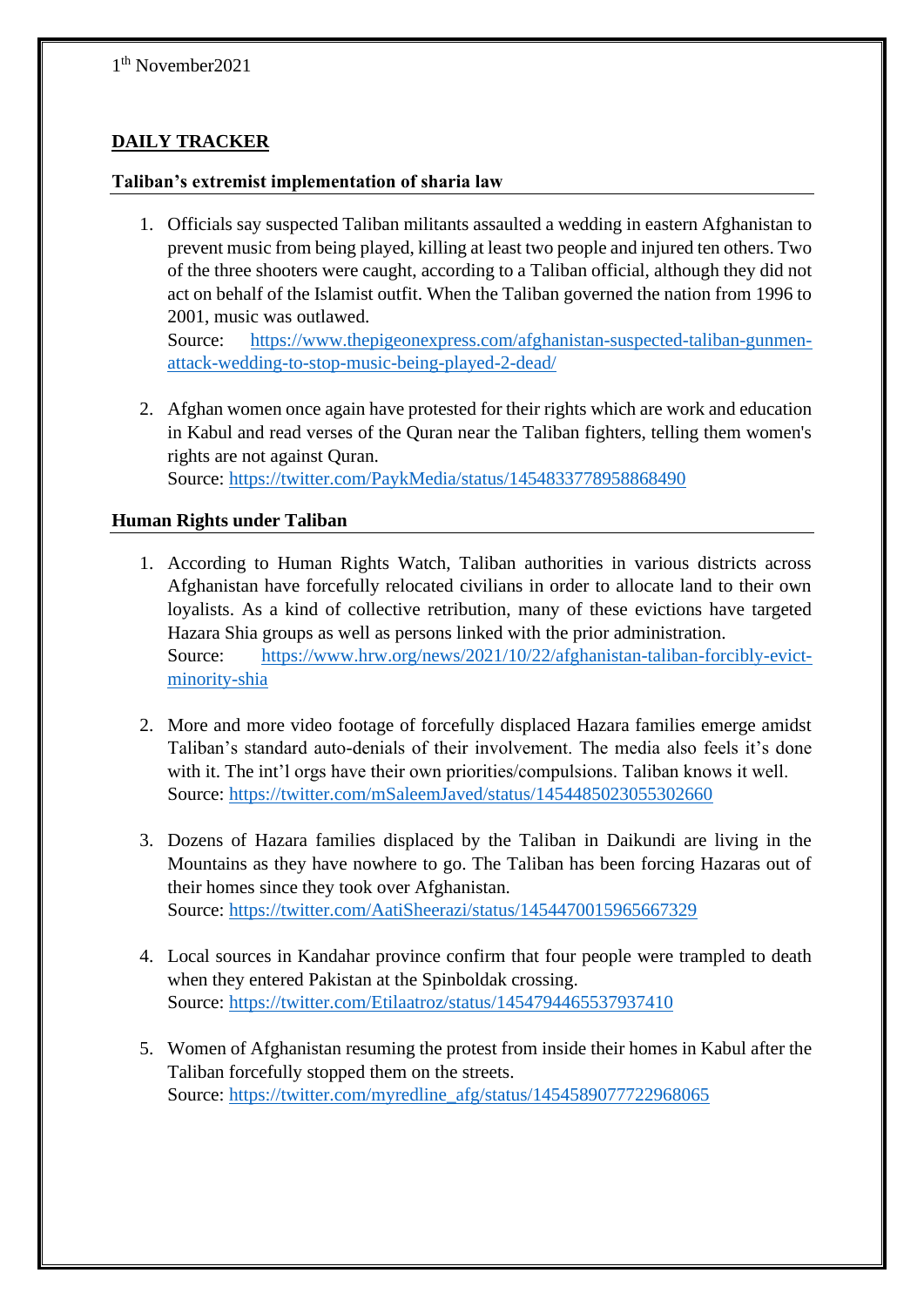## **Current Situation**

1. The United Nations Humanitarian Chief Martin Griffiths has urged the leaders of the world's 20 largest economies to prevent the looming mass starvation in Afghanistan. In an interview with Associated Press, he said Afghanistan's economy is collapsing and half of its population.

Source:<https://twitter.com/SM22Ag/status/1454828445691785220>

2. On Saturday, the Taliban urged the United States and other nations to recognise their government in Afghanistan, warning that failing to do so, as well as the continuous freezing of Afghan finances overseas, will cause issues not only for the country but for the entire globe.

Source: [https://www.hindustantimes.com/world-news/if-unrecognition-of](https://www.hindustantimes.com/world-news/if-unrecognition-of-afghanistan-govt-continues-taliban-s-message-to-us-101635643659492.html)[afghanistan-govt-continues-taliban-s-message-to-us-101635643659492.html](https://www.hindustantimes.com/world-news/if-unrecognition-of-afghanistan-govt-continues-taliban-s-message-to-us-101635643659492.html)

- 3. Officials said Sunday that Taliban supreme commander Haibatullah Akhundzada addressed followers in the southern city of Kandahar, his first public appearance since gaining control of the group in 2016. Source: [https://www.france24.com/en/asia-pacific/20211031-taliban-supreme-leader](https://www.france24.com/en/asia-pacific/20211031-taliban-supreme-leader-makes-first-public-appearance-in-afghanistan)[makes-first-public-appearance-in-afghanistan](https://www.france24.com/en/asia-pacific/20211031-taliban-supreme-leader-makes-first-public-appearance-in-afghanistan)
- 4. The situation in Afghanistan and the political settlement in Libya were the topic of a discussion on the margins of the Group of Twenty summit in Rome between Russian and Italian Foreign Ministers, Sergey Lavrov and Luigi Di Maio, the Russian foreign ministry stated on Sunday.

Source: [https://tass.com/politics/1356289?utm\\_source=dlvr.it&utm\\_medium=twitter](https://tass.com/politics/1356289?utm_source=dlvr.it&utm_medium=twitter)

- 5. "The situation in Afghanistan received special attention. The parties emphasised the need of continuing efforts to maintain the inclusion of Libya's political solution, particularly ahead of the country's elections "According to the ministry. Source: [https://tass.com/politics/1356289?utm\\_source=dlvr.it&utm\\_medium=twitter](https://tass.com/politics/1356289?utm_source=dlvr.it&utm_medium=twitter)
- 6. Some former personnel of Afghanistan's US-trained intelligence agency and special military units, who have been abandoned by their American sponsors and are being pursued by the Taliban, have joined the only organisation actively opposing the country's new rulers: the Islamic State. Source: [https://www.wsj.com/articles/left-behind-after-u-s-withdrawal-some-former-](https://www.wsj.com/articles/left-behind-after-u-s-withdrawal-some-former-afghan-spies-and-soldiers-turn-to-islamic-state-11635691605)

[afghan-spies-and-soldiers-turn-to-islamic-state-11635691605](https://www.wsj.com/articles/left-behind-after-u-s-withdrawal-some-former-afghan-spies-and-soldiers-turn-to-islamic-state-11635691605)

- 7. According to Prime Minister Boris Johnson, the United Kingdom would provide £50 million to assist people most vulnerable under the Taliban administration Afghanistan. "We have a responsibility to assist people in Afghanistan who are most vulnerable under the Taliban system, especially women and girls," Johson added. Source:<https://twitter.com/PaykMedia/status/1454843298330267657>
- 8. The new Taliban government in Afghanistan has called on international donors to resume work on plans to protect the country's environment.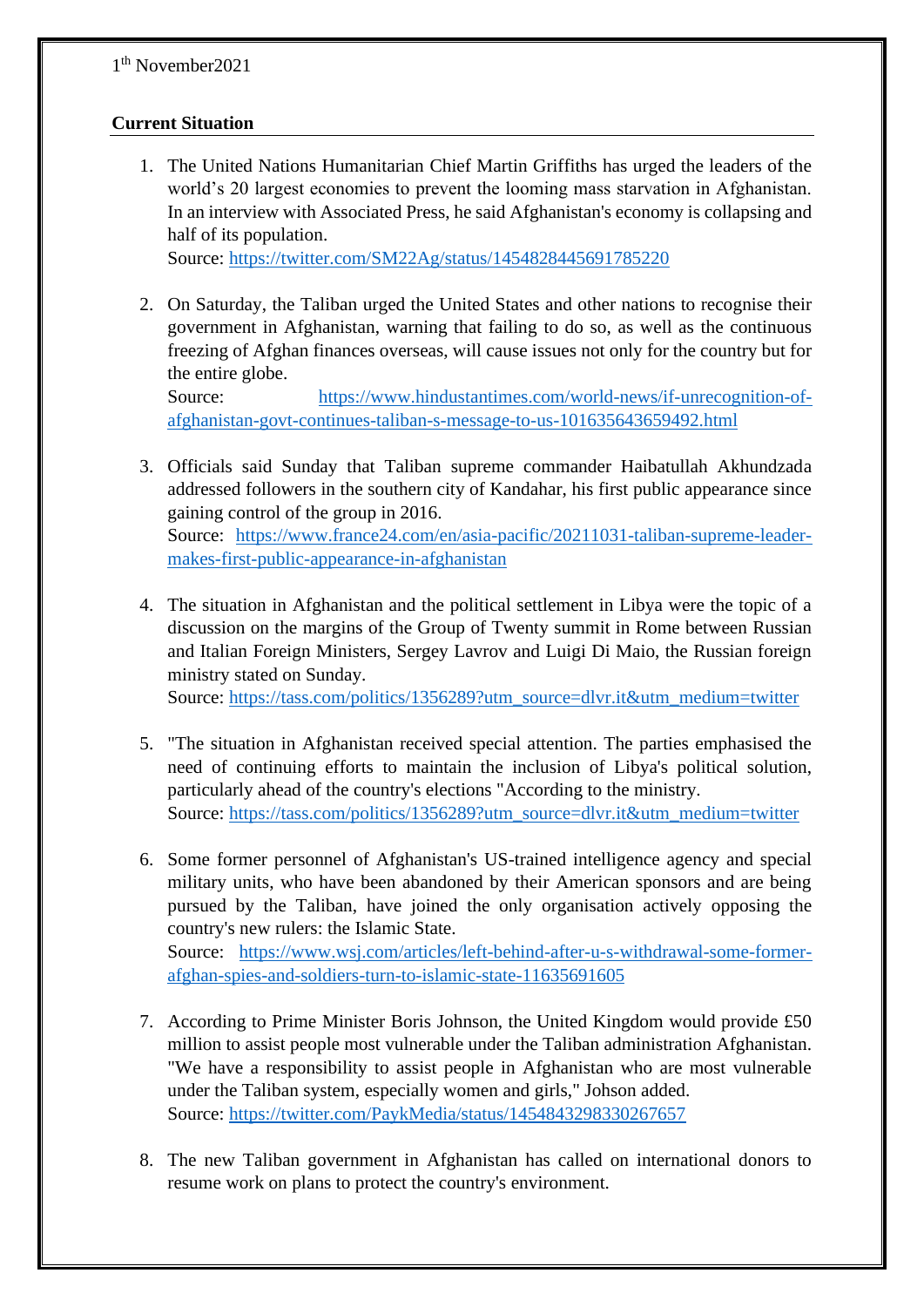Source:<https://twitter.com/UrduNewsCom/status/1454842671864950784>

9. Taliban did not want to be left out when world leaders gathered in Glasgow to discuss climate change and promise to make good changes. When world leaders pledged, the Taliban issued a statement urging nations to work together to combat climate change, particularly in Afghanistan. "Afghanistan's climate is precarious. There is a significant amount of work that has to be done "Suhail Shaheen, IEA Permanent Representativedesignate to the United Nations, stated in a tweet.

Source: [https://www.wionews.com/south-asia/ahead-of-cop26-taliban-urges-world-to](https://www.wionews.com/south-asia/ahead-of-cop26-taliban-urges-world-to-help-fight-climate-change-425600)[help-fight-climate-change-425600](https://www.wionews.com/south-asia/ahead-of-cop26-taliban-urges-world-to-help-fight-climate-change-425600)

- 10. In a statement that appeared as a warning, Mujahid stated that the [Taliban](https://twitter.com/hashtag/Taliban?src=hashtag_click) will not take any responsibility to avert threats to other countries until and unless they are recognized by the international community. [Afghanistan.](https://twitter.com/hashtag/Afghanistan?src=hashtag_click) Source:<https://twitter.com/NZAMBAYvon/status/1454824859935166469>
- 11. Afghanistan's new Taliban authorities promise to crack down on the illicit drugs trade that largely fuelled their successful revolt, but so far, nothing has changed for cannabis farmers in the country. Source:<https://twitter.com/AFP/status/1454568799101808640>
- 12. Following recent claims in American media that Washington is still putting out feelers to create some form of military presence in the region, Russia's foreign minister has asked Central Asian republics bordering Afghanistan not to host US or NATO personnel. "We once again urge neighbouring nations not to allow a military presence on their borders by US or NATO soldiers planning to redeploy there following their departure from Afghanistan," Sergey Lavrov stated on October 27. Source: [https://eurasianet.org/russia-urges-afghanistans-neighbors-not-to-welcome-us](https://eurasianet.org/russia-urges-afghanistans-neighbors-not-to-welcome-us-forces)[forces](https://eurasianet.org/russia-urges-afghanistans-neighbors-not-to-welcome-us-forces)
- 13. At a news conference with Turkmen Foreign Minister Rashid Meredov, acting Afghan Foreign Minister Amir Khan Muttaqi stated the Turkmen delegation and the Islamic Emirate had productive talks on economic and political topics, including reviving the TAPI project, according to Tolo News. Muttaqi stated that during the two-day visit, both sides discussed ways to develop political and economic relationships. Source: [https://www.socialnews.xyz/2021/10/31/tapi-pipeline-project-to-resume-in](https://www.socialnews.xyz/2021/10/31/tapi-pipeline-project-to-resume-in-afghanistan/)[afghanistan/](https://www.socialnews.xyz/2021/10/31/tapi-pipeline-project-to-resume-in-afghanistan/)
- 14. International recognition for resistance leader Ahmad Massoud and political leader, acting president of Afghanistan, Amrullah Saleh, means that the Taliban regime can forget international recognition. Taliban will be defeated in a max one year. Source:<https://twitter.com/FrenkieMark/status/1454770205939404801>
- 15. The total number of Taliban dead and wounded in all areas of the clashes (60) and in the Rakha district (35), and Mawlawi Muhammad Usmani, one of the leaders of the Taliban war yesterday, was among them.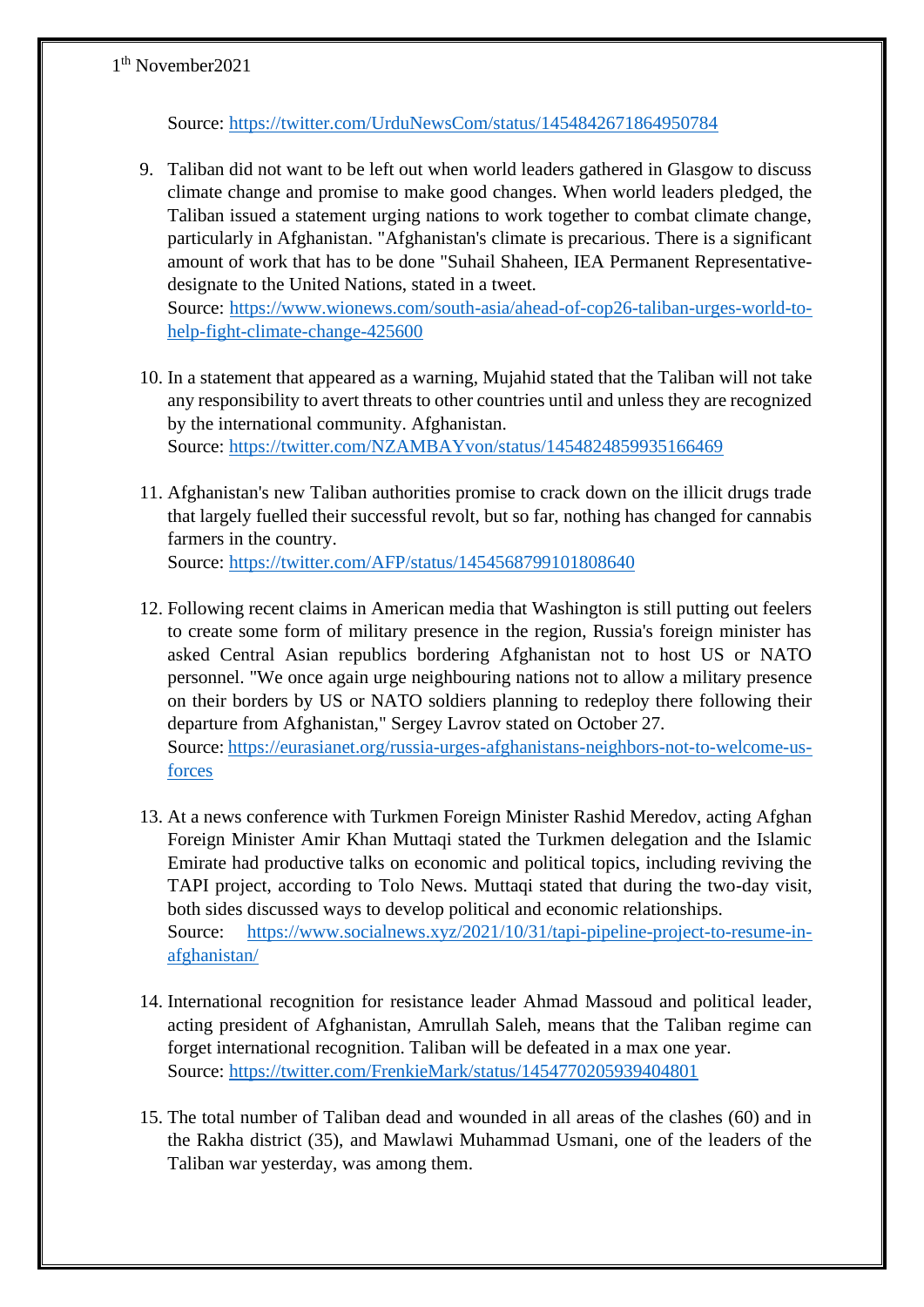Source:<https://twitter.com/AFGTPOL/status/1454760589977432064>

- 16. The United States intends to spend USD144 million to assist the people of Afghanistan, who have faced a severe humanitarian catastrophe since the horrific Taliban takeover. Source: [https://helloguwahati.in/us-to-provide-aid-of-144-million-for-the-people-of](https://helloguwahati.in/us-to-provide-aid-of-144-million-for-the-people-of-afghanistan/)[afghanistan/](https://helloguwahati.in/us-to-provide-aid-of-144-million-for-the-people-of-afghanistan/)
- 17. Tony Blinken, US Secretary of State, made the statement on Thursday. Following extensive vetting and monitoring, Blinken announced that financial assistance would be provided directly to independent international and non-governmental humanitarian organisations such as the United Nations High Commissioner for Refugees (UNHCR), United Nations Children's Fund (UNICEF), International Organization for Migration (IOM), and World Health Organization (WHO). Source: [https://helloguwahati.in/us-to-provide-aid-of-144-million-for-the-people-of-](https://helloguwahati.in/us-to-provide-aid-of-144-million-for-the-people-of-afghanistan/)

[afghanistan/](https://helloguwahati.in/us-to-provide-aid-of-144-million-for-the-people-of-afghanistan/)

- 18. The National Resistance Front is expanding. Guerrilla operations will soon begin across AFG with higher intensity. Many new resistance pockets are being created in AFG and they will inflict daily high damage to Taliban terrorist. Source:<https://twitter.com/FrenkieMark/status/1454817542808252416>
- 19. Resistance soldiers captured Taliban flag in a village in Panjshir and the exact location is now known. As we can see resistance fighters are coming down from Panjshir mountains into the villages and liberating towns in Panjshir province. Source:<https://twitter.com/FrenkieMark/status/1454829687314817041>
- 20. The United Kingdom has donated £50 million in humanitarian supplies to Afghans living under Taliban rule today, as part of a £286 million aid package announced in September.

Source:<https://twitter.com/RisksAssociated/status/1454830825808162824>

21. After NATO withdrew its final soldiers from Afghanistan two months ago this week, the funding will be directed to UN organisations and the International Committee of the Red Cross. "We now have a responsibility to safeguard the Afghan people who are most vulnerable under the Taliban system, notably women and girls," Prime Minister Boris Johnson stated.

Source: [https://www.cityam.com/uk-sends-50m-in-humanitarian-support-for-afghans](https://www.cityam.com/uk-sends-50m-in-humanitarian-support-for-afghans-living-under-the-taliban/?utm_source=dlvr.it&utm_medium=twitter)[living-under-the-taliban/?utm\\_source=dlvr.it&utm\\_medium=twitter](https://www.cityam.com/uk-sends-50m-in-humanitarian-support-for-afghans-living-under-the-taliban/?utm_source=dlvr.it&utm_medium=twitter)

22. Afghan citizens who arrived in India on an emergency visa following the Taliban's takeover of their country may choose "self employment," according to a top government official. The official stated that, in addition to government jobs or other work in the government sector, Afghans residing here might pursue any other career option for a livelihood.